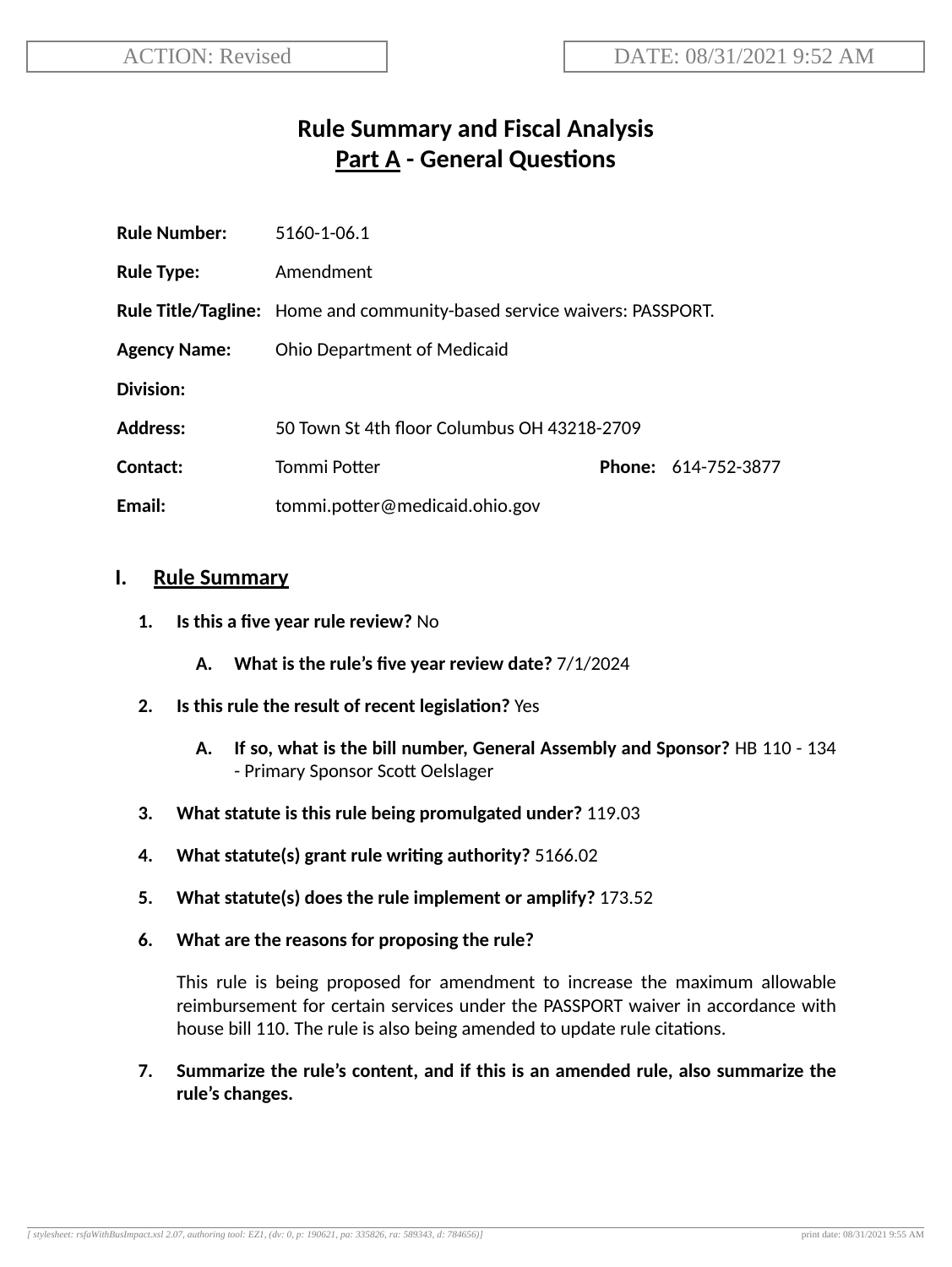This rule sets forth the covered services and the maximum allowable rates for services furnished under the PASSPORT waiver. This rule is being proposed for amendment to increase the maximum allowable reimbursement for waiver nursing, personal care, homemaker, adult day and home delivered meal services set forth in Appendix A. This rule is also being amended to update rule citations in Appendix A.

- **8. Does the rule incorporate material by reference?** Yes
- **9. If the rule incorporates material by reference and the agency claims the material is exempt pursuant to R.C. 121.75, please explain the basisfor the exempon and how an individual can find the referenced material.**

This rule incorporates one or more references to another rule or rules of the Ohio Revised Code (ORC). This question is not applicable to any incorporation by reference to another ORC rule because such reference is exempt from compliance with RC 121.71 to 121.74 pursuant to RC 121.75.

This rule incorporates one or more references to another rule or rules of the Ohio Administrative Code (OAC). This question is not applicable to any incorporation by reference to another OAC rule because such reference is exempt from compliance with RC 121.71 to 121.74 pursuant to RC 121.75.

### **10. If revising or re-filing the rule, please indicate the changes made in the revised or refiled version of the rule.**

The change made in the revised version of this rule is in Appendix A. The change is to include an increase of the maximum allowable reimbursement for home delivered meals: regular services set forth in Appendix A.

# **II. Fiscal Analysis**

### **11. Please esmate the increase / decrease in the agency's revenues or expenditures in the current biennium due to this rule.**

This will increase expenditures.

#### \$29,585,884

The Ohio Department of Medicaid (ODM) biennial budget incorporates billing maximum rate increases for services provided through the PASSPORT waiver program. Ohio Administrative Code (OAC) rules associated with proposed rate increases reflect a 6.1% increase for waiver nursing, personal care, and homemaker services. Ohio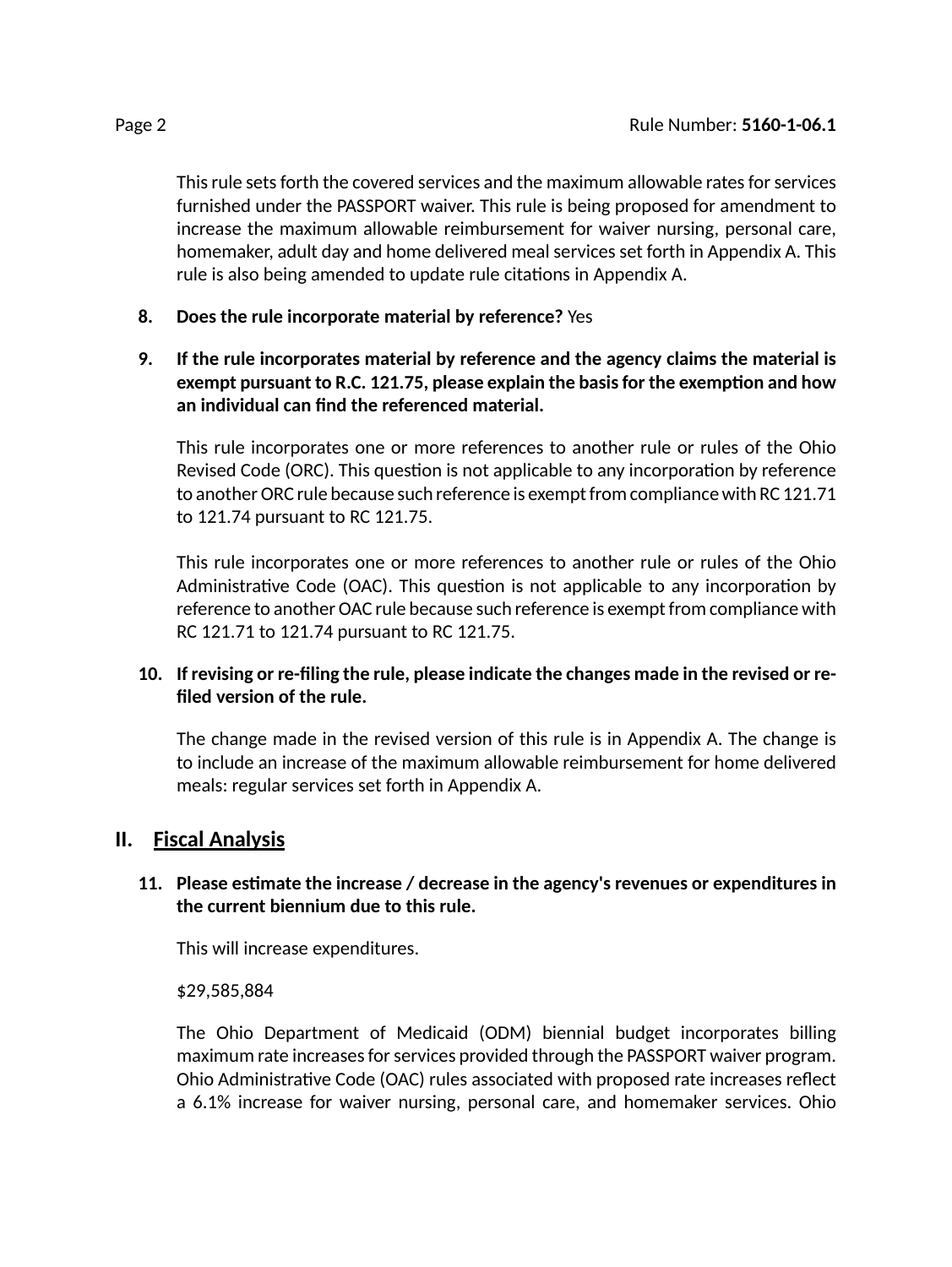Administrative Code (OAC) rules associated with proposed rate increases reflect a 25% increase for adult day services. Ohio Administrative Code (OAC) rules associated with proposed rate increases reflect a 10.76% increase for home delivered meals: regular services.

Waiver Nursing: The impact of these proposed changes is projected to result in an increase in expenditures of \$40,000 in SFY2022 and SFY2023.

Personal Care: The impact of these proposed changes is projected to result in an increase in expenditures of \$19,500,000 in SFY2022 and SFY2023.

Homemaker: The impact of these proposed changes is projected to result in an increase in expenditures of \$1,000,000 in SFY2022 and SFY2023.

Adult Day: The impact of these proposed changes is projected to result in an increase in expenditures of \$3,045,884 in SFY2022 and SFY2023.

Home Delivered Meals: regular: The impact of these proposed changesis projected to result in an increase in expenditures of \$6,000,000 in SFY2022 and SFY2023.

#### **12.** What are the estimated costs of compliance for all persons and/or organizations **directly affected by the rule?**

Not Applicable

- **13. Does the rule increase local government costs? (If yes, you must complete an RSFA Part B).** No
- **14. Doesthe rule regulate environmental protecon? (If yes, you must complete an RSFA Part C).** No
- **15. If the rule imposes a regulaon fee, explain how the fee directly relates to your agency's cost in regulang the individual or business.**

Not Applicable

#### **III.** Common Sense Initiative (CSI) Questions

- **16. Was this rule filed with the Common Sense Iniave Office?** No
- **17. Does this rule have an adverse impact on business?** No